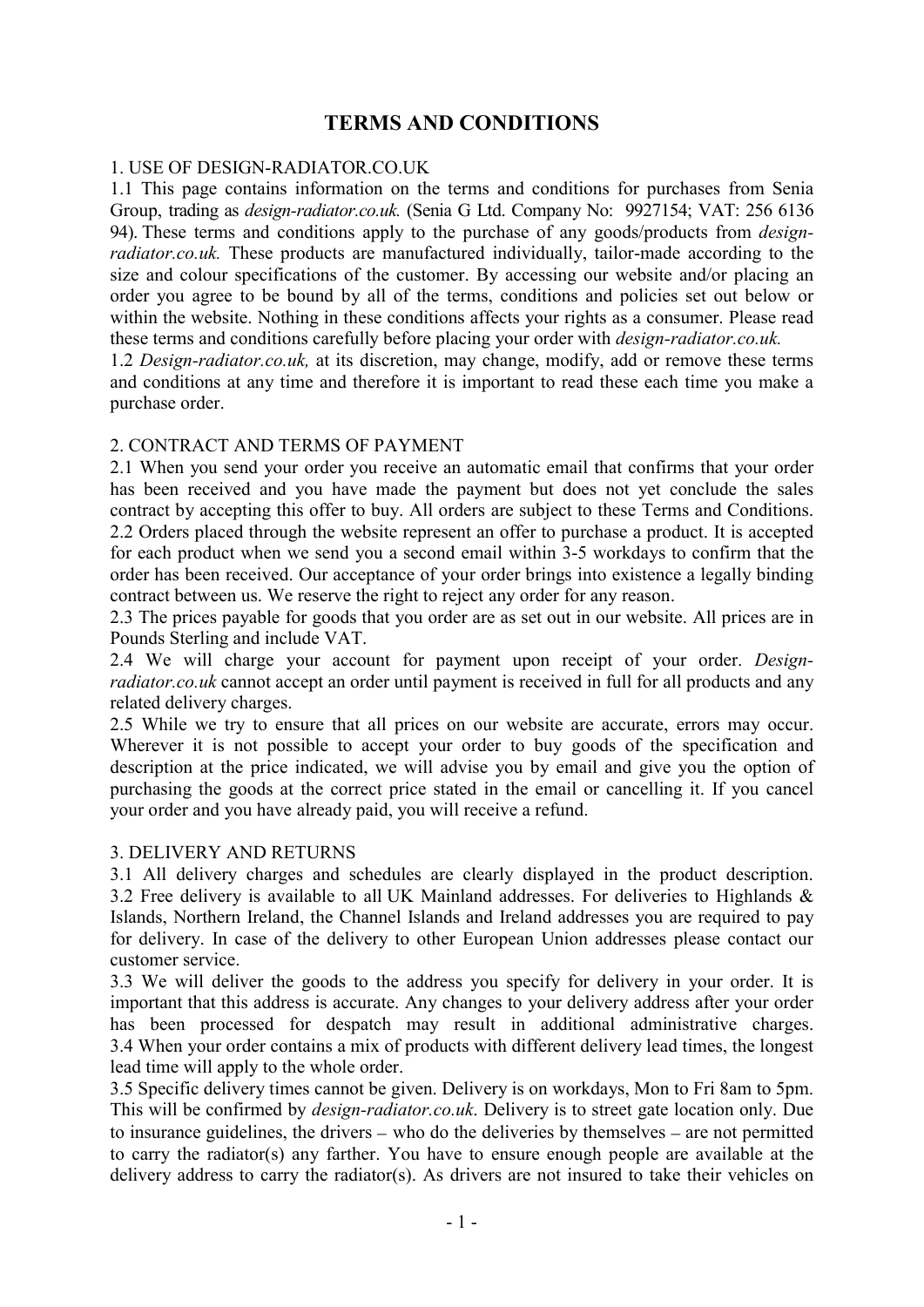roads other than public highways, deliveries are made to the closest accessible point only. Please inform us of any unusual circumstances regarding access to your shipping address.

3.6 When a delivery date has been arranged please ensure that you or your approved agent is available at your address to accept the delivery. Should our delivery agent arrive and there is no one available to accept delivery, unfortunately you incur a second delivery charge or you will need to pick the goods up at an address provided by the delivery company as our free delivery service includes one scheduled delivery to your address.

3.7 Before signing for goods please ensure that all products have been carefully inspected for any courier damage. If you notice any minor damage on the packaging, please inevitably register it on the delivery sheet (describe the damage in detail). Please take photos and keep the packaging as well. In the unlikely event of damage please return the damaged goods.

3.8 Always check your product within 24 hours of receipt. If the product is found to be damaged or anything is missing notify us immediately and certainly within 24 hours of delivery. Failure to notify us within 24 hours of any discrepancy, fault or damage in mail may invalidate any claims.

3.9 Please do not install any goods that appear damaged. If you install the goods, you are deemed to have accepted them.

3.10 You are advised not to book an installer or contractor until your goods have arrived and have been checked. *Design-radiator.co.uk* is not liable for any installer or contractor costs, consequential loss or compensation in any way.

3.11 *Design-radiator.co.uk* will make every effort to deliver goods on the date or within the dates quoted, however such dates are a guideline only and *design-radiator.co.uk* shall not be held liable in any way due to delayed deliveries that are out of our control.

### 4. CANCELLATION AND AMENDMENT

4.1 The designer radiators supplied by *design-radiator.co.uk* are manufactured individually, tailor-made according to the size and colour specifications of the customer. Therefore you cannot cancel your special made-to-measure order. Please note that your right to return goods specified by law does not apply in this contract where the goods are non- stock items and are manufactured for you and customised to your specifications.

4.2 Colours can appear slightly different to those on a PC or mobile device screen due to different settings. Orders for made-to-order products including RAL Classic Colours once acknowledged by *design-radiator.co.uk* cannot be cancelled.

4.3 *Design-radiator.co.uk* reserves the right to cancel the contract between us - even after we have sent you an order confirmation email - if:

- we do not deliver to your area; or

- one or more of the goods you ordered was listed at an incorrect price due to a typographical error or an error in the pricing information received by us from our manufacturers; or - the manufacturer is unable to supply the ordered radiator due to technical or other reasons. 4.4 If we do cancel your contract *design-radiator.co.uk* will notify you by e-mail and will recredit to your account any sum deducted by us from your credit card as soon as possible but in any event within 30 days of the cancellation.

4.5 You have the right to amend your made-to-measure order within 3 days. You will need to notify us via email if you wish to amend your contract.

4.6 *Design-radiator.co.uk* will notify you in email about the acceptance of the amended contract and about any new condition (e.g. price, shipping charge or deadline). You have the right to refuse the amended conditions, in which case the original contract/order will be reinstated; the shipping deadline, however, may change.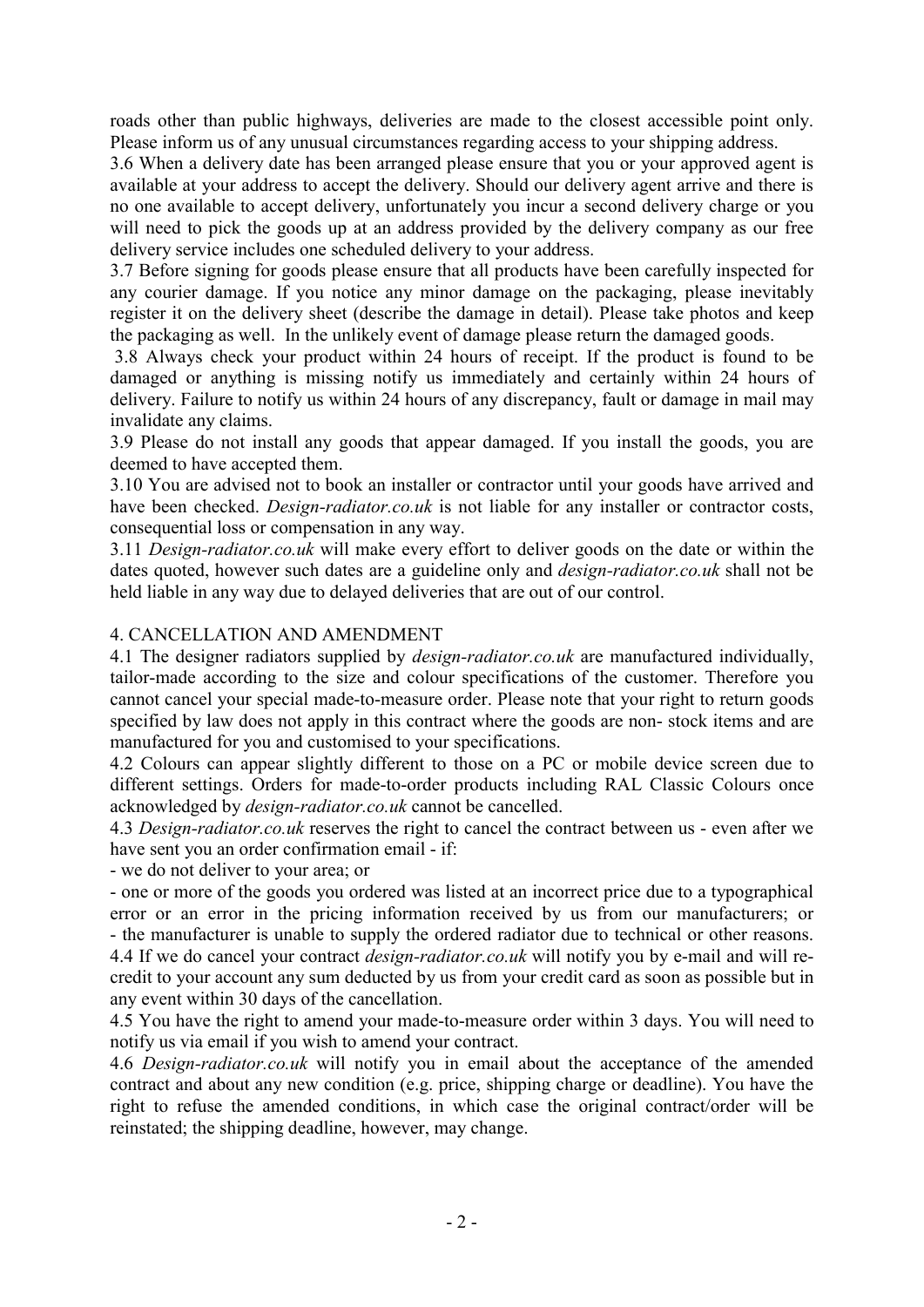4.7 You can amend your order concerning the size, colour, orientation and the accessories of the radiator. You can amend the fuel type of certain radiator models. The model and material of the radiator cannot be amended.

4.8 If you amend your order, you may find there are changes to your delivery timescale and/or the price that you pay for the item. You will be charged the selling price on the day you amend the order. If the amendment entails a lower selling price, *design-radiator.co.uk* will refund you the difference within 30 days.

### 5. WARRANTY

5.1 All radiators purchased from *design-radiator.co.uk* are covered by a guarantee of the manufacturer. You will find the guarantee period in the product description. 5.2 In case of a defective product *design-radiator.co.uk* will notify the manufacturer of the problem. The manufacturer is liable for the repair of the failed product or the provision of a replacement free of charge within the guarantee period. It will be determined at the discretion of the manufacturer as to which action to take.

5.3 The defective product will be shipped from your home to the manufacturer by *designradiator.co.uk*. You are to ensure that the faulty product is taken off the heating system and the wall, is safely packed for shipping and the repaired or replacement product is installed. *Design-radiator.co.uk* is only liable for the delivery of the defective product to the manufacturer and the delivery of the repaired or replacement product back to your home.

5.4 When the guarantee period of the whole product expires, the guarantee period of the repaired parts will expire at the same time. The same applies to full replacement as well. 5.5 The guarantee is only valid and enforceable if the problem arising within the guarantee period is reported immediately or within a reasonable time after discovery of the defect or failure in email to *design-radiator.co.uk.*

5.6 All warranty conditions will be invalidated if you or a third party makes repair or modifications without the written consent of the manufacturer.

5.7 This warranty specifically excludes defects resulting from mechanical damages, acts of God, misuse, abuse, transportation and storage damages, neglect, alteration, modification, improper installation, chemically aggressive environment and contamination by any improper liquids or other elements. The warranty also excludes expendable materials (e.g. seals), damages caused by using a non-standard heating medium (e.g. used water) in the system, sludge and corrosion damages caused by improper cleaning and servicing.

5.8 In the case of complaints about heat output you have to provide the proper conditions (required by the inspection agency) for the inspection on the premises.

5.9 *Design-radiator.co.uk* disclaims any liability for repair costs, fault inspection expenses and consequential loss or compensation occasioned by unauthorised dismantling of the system.

5.10 Where any valid claim in respect of any of the goods which is based on any defect in the quality or condition of the goods or their failure to meet specification (other than in respect of a bespoke specification) is notified to *design-radiator.co.uk* in accordance with these conditions of supply, *design-radiator.co.uk* shall be entitled to replace the goods (or the part in question) free of charge or, at our sole discretion, refund you the price of the goods (or a proportionate part of the price), but we shall have no further liability to you.

# 6. LIABILITY

6.1 The Safety Notice in the Appendix to the Terms and Conditions, accessible on and downloadable from the webpage of each product, constitutes an inseparable part of the Terms and Conditions. On purchase, by accepting the Terms and Conditions you acknowledge that you are aware of the regulations defined in the Safety Notice and accept that you act in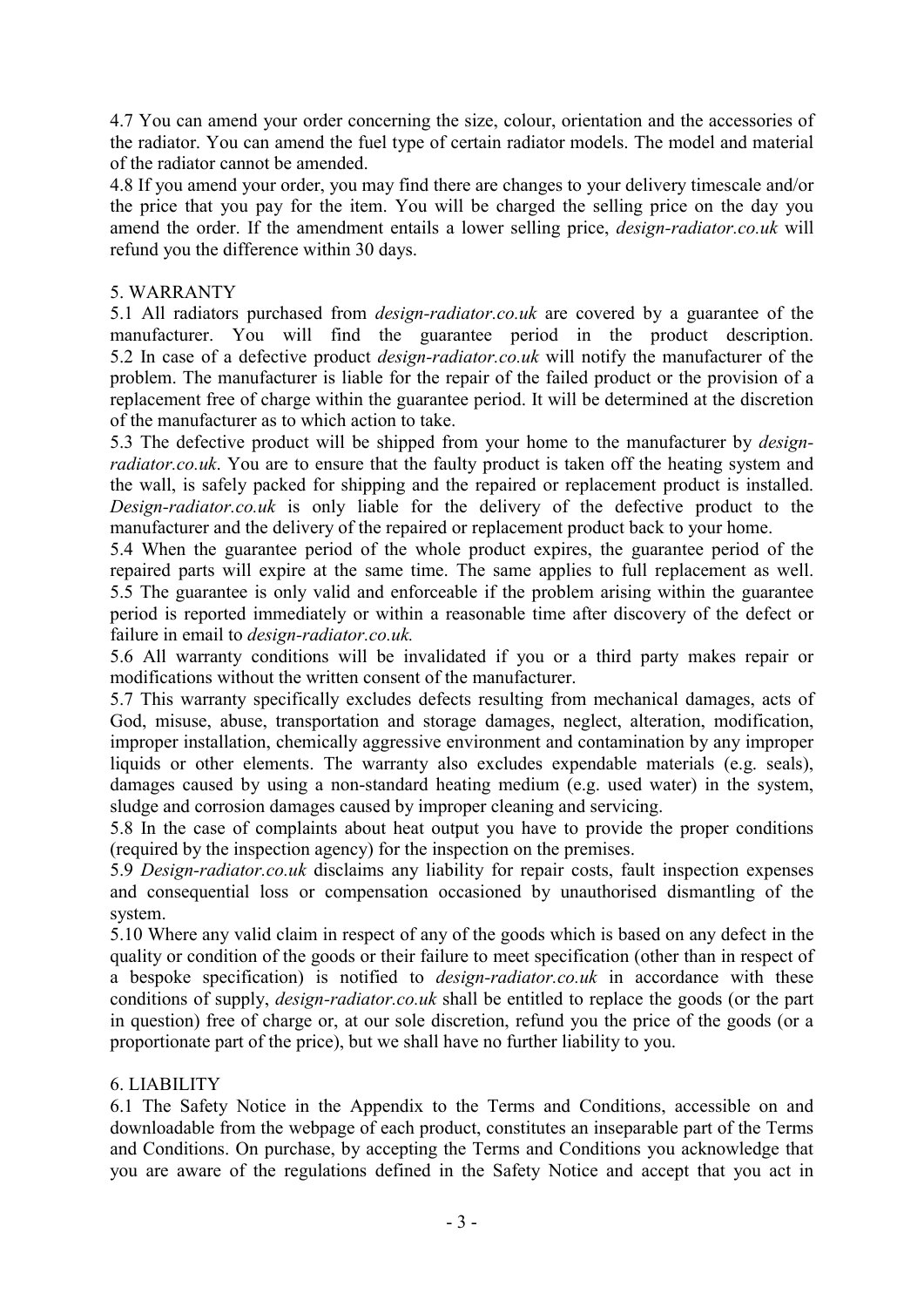compliance. Senia G Ltd disclaims any liability for injuries or material damage caused by your failure to comply with the regulations.

6.2 Both parties shall only be liable under this contract for losses, which are a reasonably foreseeable consequence of the relevant breach of contract. Neither party shall have any liability to the other party for a claim of loss of profits.

6.3 We will not be liable to you for any loss or damage which you suffer as a result of any breach of contract by us, including, but not limited to, consequential loss to you and/or loss or damage to the property of third parties. In any event our liability to you arising directly from our negligence will not exceed the invoice value of the goods.

6.4 You must observe and comply with all applicable regulations and legislation, including obtaining all necessary customs, import or other permits to purchase goods from our site. The importation or exportation of certain of our goods to you may be prohibited by certain national laws. We make no representation and accept no liability in respect of the export or import of the goods you purchase.

6.5 Please be advised that you need to comply with all applicable regulations and legislation and where applicable you are responsible for ensuring that only suitably qualified tradesmen are engaged to install goods purchased from our site. *Design-radiator.co.uk* is not liable for any loss due to careless or incompetent installation or any consequential damage or injury caused by the installation of damaged radiators.

Please contact us if you have any queries about these terms and conditions or if you have any comments or complaints on or about our website: info@design-radiator.co.uk

# APPENDIX

### SAFETY NOTICE

#### In order to avoid accidents keep to the following safety regulations:

#### INSTALLATION AND MAINTENANCE OF RADIATORS

- All radiators must be installed and maintained by a certified professional, who provides legal guarantee for the work done.
- The radiators must be installed exclusively by certified fittings provided by the manufacturer.
- The radiator must be fixed soundly to the wall; as radiators are very heavy, torn out of the wall they can do extensive damage and seriously injure people nearby.
- Radiators can be fixed to walls that can carry their weight. Too thin and drywall walls must be reinforced by a professional before installation.
- Use the radiators strictly according to their purpose.
- Radiator holders are designed to safely carry the weight of the radiator; for this reason never put any extra weight on it, cling to it or lean, sit or stand on it even for a second.
- The radiator should not be placed behind or below furniture or other obstacle for the circulation of air.
- The radiator can be damaged by mechanical force caused by hard objects, so avoid this by all means.
- If you notice any damage, fracture, etc. on the radiator, switch it off immediately or turn off the heating. In the case of electric and dual fuel radiators disconnect the device from electricity.

### HOT WATER RADIATORS

 Faulty or damaged radiators can leak hot water, which might cause serious burn injuries. In case you cannot wait until it cools down touch the hot radiator with utmost care.